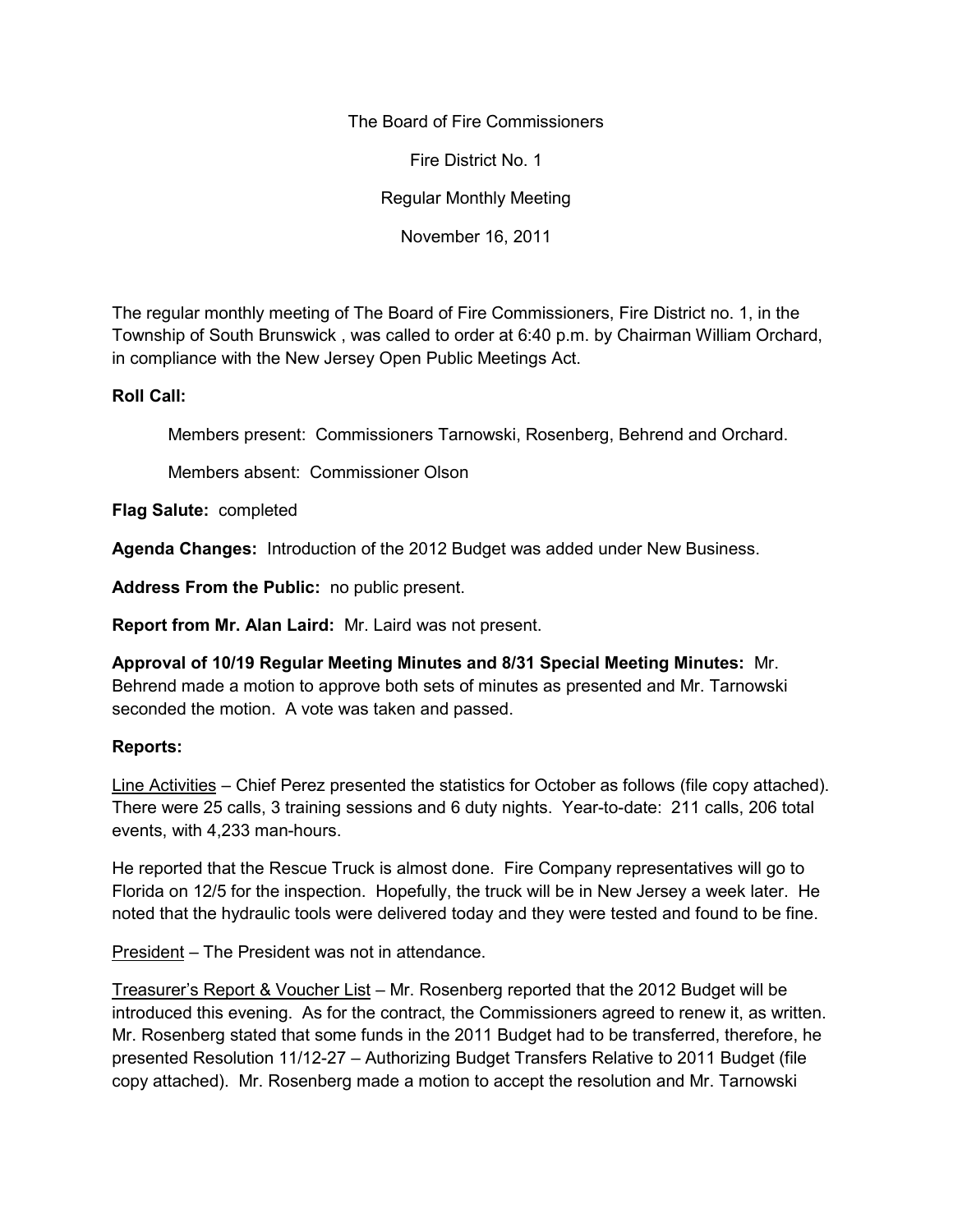seconded it. A roll call vote was taken: Mr. Orchard-yes; Mr. Behrend-yes; Mr. Rosenberg yes, Mr. Tarnowski-yes and Mr. Olson –absent.

The Commissioners reviewed the Voucher List. Mr. Orchard suggested that the Board stop using Cintus at Station 23. Mr. Behrend agreed, as long as a some type of rug is put down at the main entrance. The rest of the Commissioners agreed. Mr. Perez will handle this cancellation. Mr. Behrend made a motion to approve the Voucher List as presented and Mr. Tarnowski seconded it. A vote was taken and passed.

Mr. Rosenberg reported that monies will have to be withdrawn from the Cash Management Fund, in order to cover all expenses.

Secretary's Report – Mr. Olson was not present.

Fire Coordinator's Report – Mr. Perez presented his report (file copy attached).

Chairman – Mr. Orchard had nothing to report.

Standing Committee Reports –

*Fire Company Liaison –* nothing to report.

*Rescue Squad Liaison -* nothing to report.

*Public Relations -* nothing to report.

*State Association –* The next meeting will be on 12/3 at Hamilton Firehouse.

*Joint Board –* The meeting will be held tonight at 8 p.m. The main discussion will be about disbanding the Joint Board and if all members agree, what the process will be. Commissioners Rosenberg, Tarnowski and Behrend will attend.

*Insurance –* Mr. Orchard stated the increase requested by Liberty Mutual of \$1042 for Workman's Comp, was due to the fact the quote was based on 2010 rates. The Board agreed that the insurance company should honor their quote. Mr. Rosenberg noted that the invoice had been paid in full, based on the quote. Mr. Orchard asked the agent to look into JIF and see if the Board can participate in this program. Mr. Behrend suggested shopping around for other companies.

## **Unfinished Business:**

Rescue Truck – previously discussed.